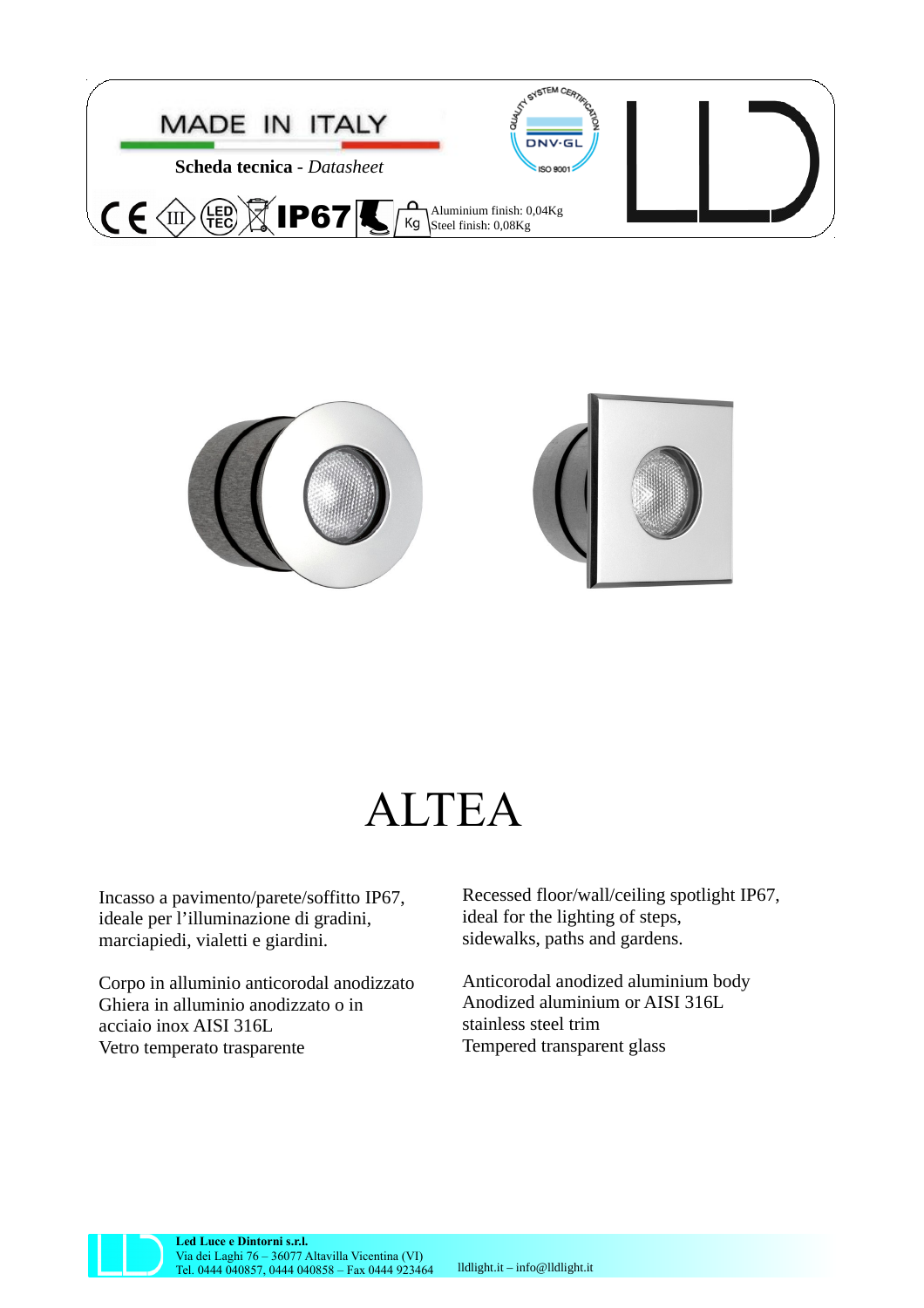

| <b>TECHNICAL DATA</b>                                                 |                                                                                                                                                                              |
|-----------------------------------------------------------------------|------------------------------------------------------------------------------------------------------------------------------------------------------------------------------|
| <b>POTENZA ASSORBITA</b><br>Power Absorption                          | 2W                                                                                                                                                                           |
| <b>ALIMENTAZIONE</b><br>Supply Voltage                                | 500mA<br>24Vdc                                                                                                                                                               |
| <b>COLLEGAMENTO</b><br>Connection                                     | 500mA: Collegamento in serie - Series connection<br>24Vdc: Collegamento in parallelo - Parallel connection                                                                   |
| <b>DURATA MEDIA LED</b><br>Average LED life                           | 50.000h                                                                                                                                                                      |
| <b>COLORI LED DISPONIBILI</b><br>LED colours available                | 3000K, 4000K                                                                                                                                                                 |
| <b>CRI</b>                                                            | 80                                                                                                                                                                           |
| <b>FASCI DISPONIBILI</b><br>Available Lens                            | 15°, 30°, 60°                                                                                                                                                                |
| <b>FLUSSO LUMINOSO</b><br>Luminous Flux                               | 170lm (3000K), 180lm (4000K)                                                                                                                                                 |
| <b>INSTALLAZIONE</b><br><b>Installation</b>                           | Cartongesso/legno tramite molle non incluse, a terra con controcassa non inclusa<br>On false ceiling/wood with springs not included, on ground with housing box not included |
| <b>TEMPERATURA DI ESERCIZIO</b><br><b>Operating Temperature</b>       | $-10+45$ °C                                                                                                                                                                  |
| <b>CALPESTABILE</b><br>Walk Over                                      | Si 500Kg<br>Yes 500Kg                                                                                                                                                        |
| <b>CARRABILE</b><br>Drive Over                                        | N <sub>0</sub>                                                                                                                                                               |
| <b>GRADO DI PROTEZIONE IP</b><br>IP rating                            | IP <sub>67</sub>                                                                                                                                                             |
| <b>CLASSE DI CONSUMO ENERGETICO</b><br><b>Energy Efficiency Class</b> | $A/A+ / A++$                                                                                                                                                                 |
| <b>CLASSE DI ISOLAMENTO</b><br><b>Insulation Class</b>                | Classe 3<br>Class 3                                                                                                                                                          |
| <b>PROTEZIONI</b><br>Protections                                      | <b>WP System</b>                                                                                                                                                             |